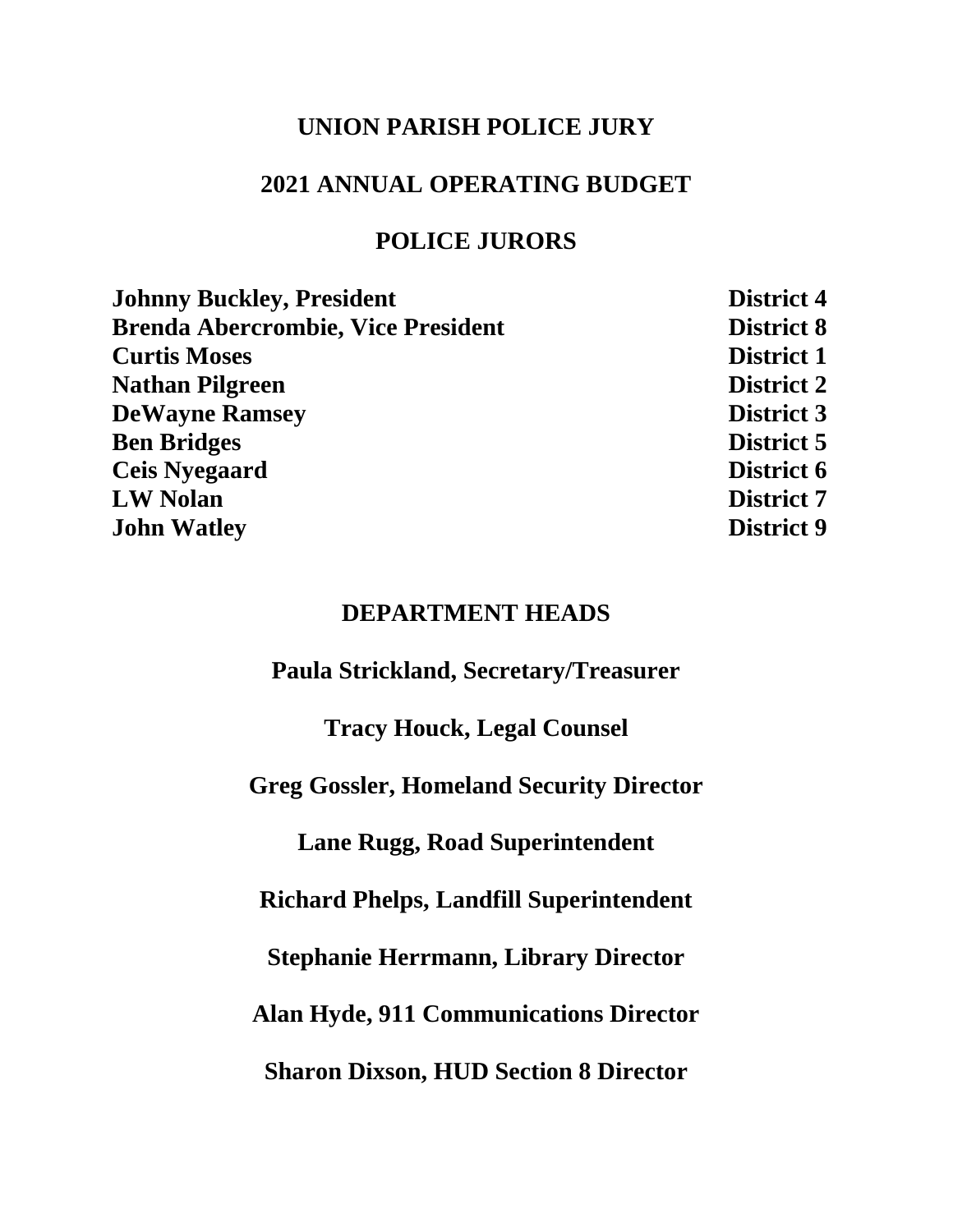

**Union Parish Police Jury**

# **Finance Committee Members**

\_\_\_\_\_\_\_\_\_\_\_\_\_\_\_\_\_\_\_\_\_\_\_\_\_\_\_\_\_\_\_\_\_\_\_\_\_\_\_\_\_\_\_\_

# **Ben Bridges – Chairman Nathan Pilgreen – Vice Chairman Brenda Abercrombie L.W. Nolan**

| <b>FUND</b>             | <b>CASH IN BANK AS OF 11/18/20</b> | <b>LAMP INVESTMENT</b> |
|-------------------------|------------------------------------|------------------------|
| General                 | \$402,893.87                       | \$531,599.56           |
| Road                    |                                    |                        |
| <b>Maintenance</b>      | \$40,573.06                        | \$162,253.47           |
| Road                    |                                    |                        |
| <b>Construction</b>     | \$1,558,112.33                     | \$309,906.77           |
| Library                 | \$860,658.57                       | \$128,152.60           |
| <b>Unemployment</b>     | \$1,033.37                         | \$0.30                 |
| <b>Airport</b>          | \$3,067.74                         |                        |
| <b>Off Duty</b>         | \$16,809.15                        | \$12.68                |
| <b>Detention Center</b> | \$623,830.95                       | \$40,458.44            |
| <b>Sales Tax -</b>      |                                    |                        |
| Landfill                | \$4,664,625.63                     | \$846,328.14           |
| <b>Health Unit</b>      | \$218,874.97                       | \$475,672.10           |
| Litter                  | \$760.40                           |                        |
| 911                     | \$194,998.06                       | \$18,704.61            |
| <b>Collections</b>      | \$194,635.97                       |                        |
| <b>Section 8</b>        | \$57,581.63                        |                        |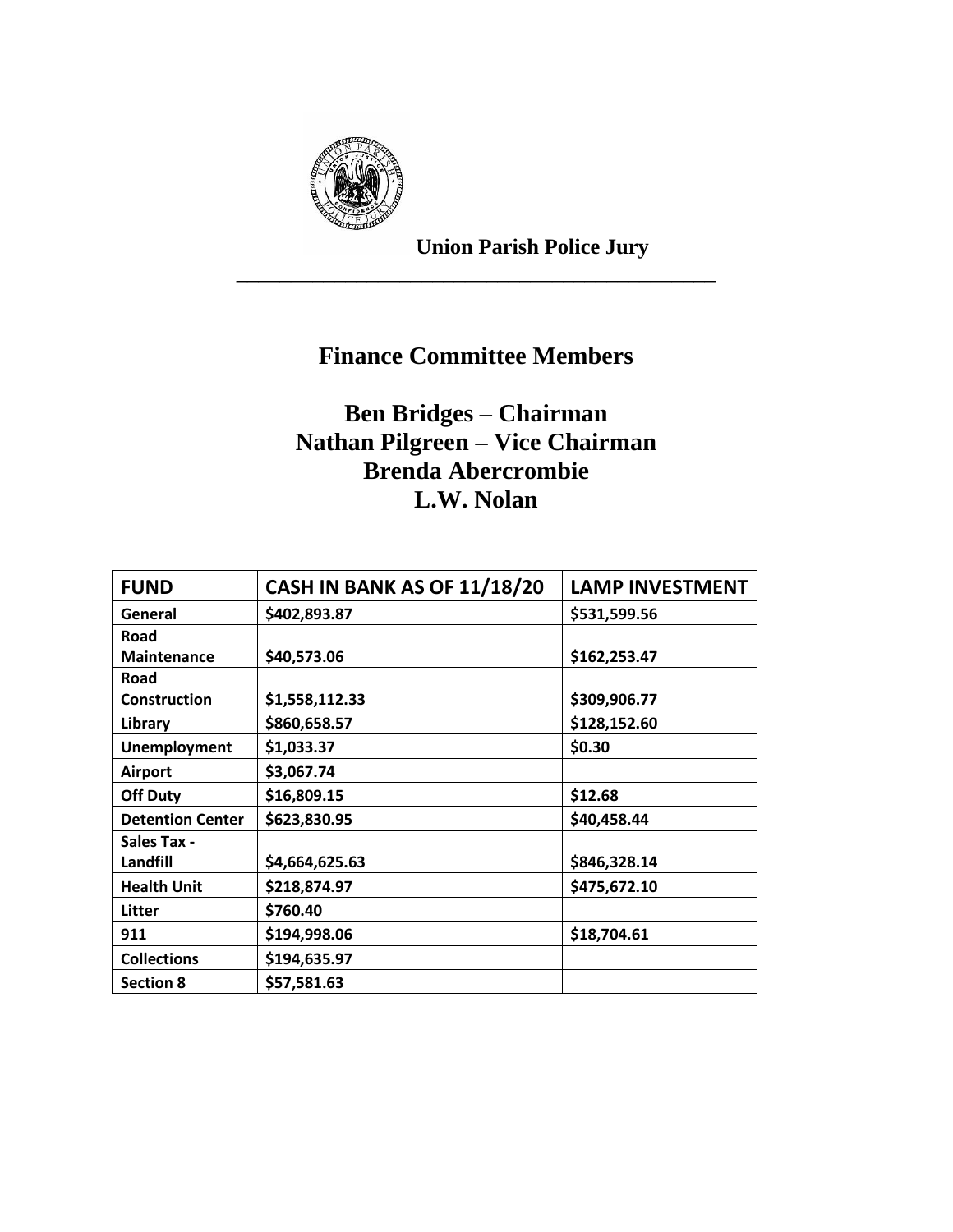### **2021 Budget Message**

This year's budget reflects the continued effort to improve the financial accountability of parish government and to meet the service demands of our citizens and the infrastructure needs of our community. It is a balanced budget utilizing all available sources of revenue. The condition of the national, state and local economy was carefully considered when preparing the 2021 budget. After careful consideration and analyzing the spending trends in previous years I have prepared a budget that works efficiently for the needs of Union Parish.

The Union Parish Police Jury is the governing authority for Union Parish and is a political subdivision of the State of Louisiana. The police jury is governed by nine (9) jurors representing nine single member districts within the parish. The jurors serve four-year terms. Each year they appoint a president as their chairman to preside over their meetings. The current jurors are as follows: Curtis Moses (District 1), Nathan Pilgreen (District 2), DeWayne Ramsey (District 3), Johnny Buckley (District 4), Ben Bridges (District 5), Ceis Nyegaard (District 6), L.W. Nolan (District 7), Brenda Abercrombie (District 8) and John Watley (District 9). The current juror terms will expire January 7, 2024. At the time of his/her election, a police juror must be a registered voter, a resident of the state for the last two years and actually domiciled for the preceding year in the district from which he/she seeks election.

Louisiana Revised Statute 33:1236 gives the police jury various responsibilities to regulate and direct the affairs of the parish and its inhabitants. These responsibilities include but are not limited to: (1) regulating subdivisions; (2) regulating speed limits on all parish roads; (3) regulating the construction, maintenance or repair to buildings; (4) providing the construction and maintenance of roads, bridges and drainage systems; (5) establishing programs and policies for the parish system; (6) approving the annual operating budget and financial spending; (7) providing for the health and welfare of the poor, disadvantaged and unemployed in the parish and generally directing the activities and functions under its jurisdiction. I encourage you to read Louisiana Revised Statute 33:1236 to see exactly what the police jury's various responsibilities are.

The Union Parish Police Jury uses Fund Accounting. Instead of using multiple checking accounts the police jury has one major account (Master). There are several funds in the Master Account: General Fund, Road Maintenance, Road Construction, Library, Unemployment, Airport, Off-Duty Witness Fees, Detention Center, Health Unit, Sales Tax-Landfill, Union Parish Litter Court, Union Parish Communications District, Collections-Sales Tax, HUD Section 8 and Homeland Security. The jury also has a Payroll Bank Account which is a wash-out account. The funds that are needed for Payroll are transferred from the Master Account to the Payroll Account.

## **Budgeting Process**

The budgeting process begins in September. Worksheets are printed and General Ledgers are reviewed. I am looking for anything that seems to be out of the ordinary. If something were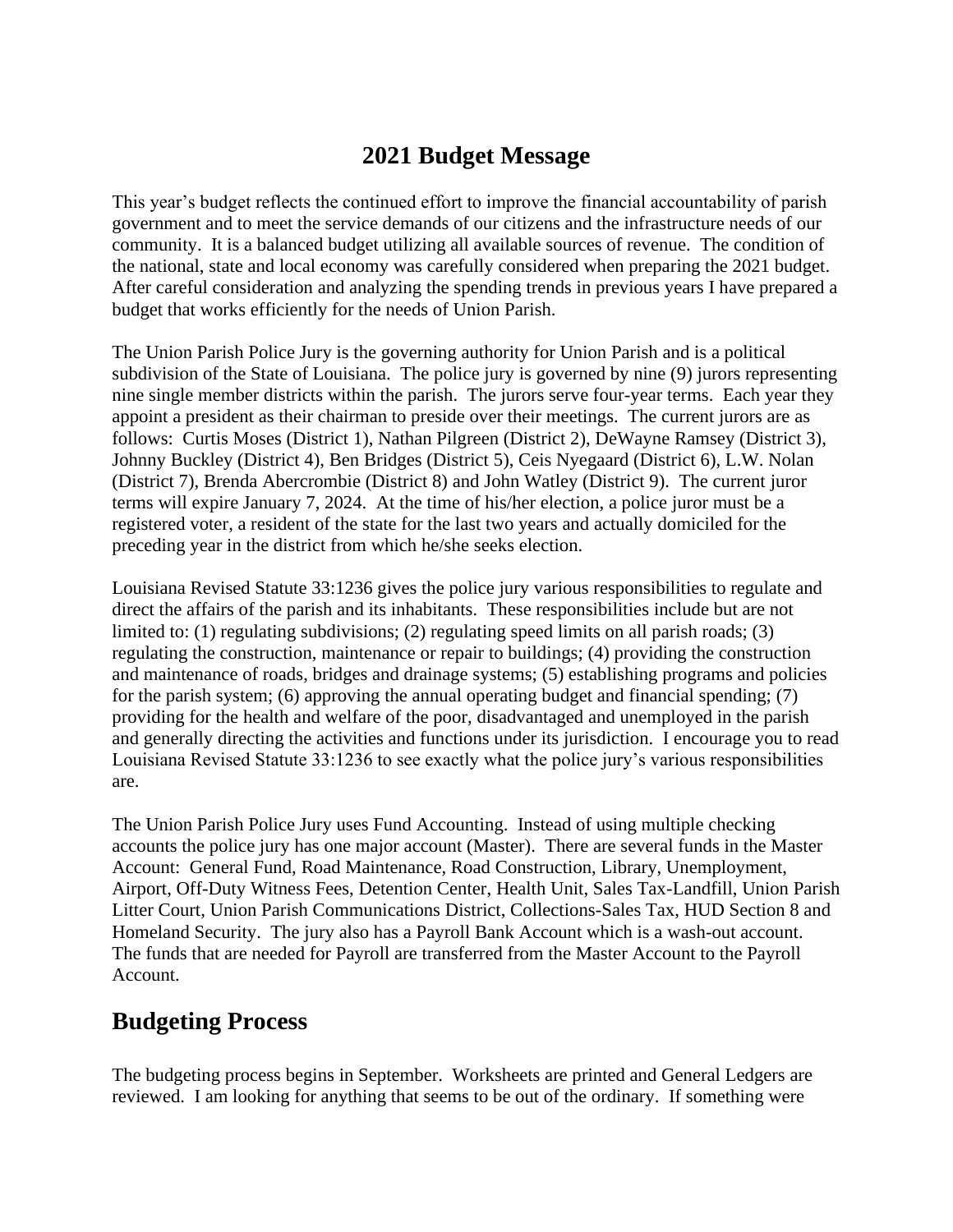inadvertently coded incorrectly a journal entry is needed. In October/November a proposed budget is printed for each department supervisor. They are asked if their department will be doing any road projects next year (road department), any major equipment to be purchased (all departments) or if there are any major projects at the landfill. If possible, each department supervisor will sign off on their proposed budget. With the exception of the Library and Section 8, the Secretary/Treasurer prepares all of the budgets for the parish.

Louisiana Revised Statute 39:1305 states that (1) each political subdivision prepares a comprehensive budget presenting a complete financial plan for each fiscal year for the general fund and each special revenue fund; (2) the chief executive or administrative officer of the political subdivision shall prepare the proposed budget and (3) the budget document shall include a budget message signed by the budget preparer. Once the budget is prepared a Finance meeting is needed for the proposed budget to be presented to the committee. The committee is asked to review and discuss. At this time any necessary changes will be determined. An ad is placed in the official journal notifying the public that the proposed budget is available for public inspection at the Police Jury Annex office. The public is also notified that a public hearing will take place on the designated date to adopt the proposed budget. The notice must be published at least ten days prior to the date of the hearing. A public hearing will be held at a special meeting in December. After the special meeting the budget will be adopted. The budget can be amended at any time during the year, but as long as there is not a 5% variance up or down in the total budget it is usually left alone.

With the exception of the Landfill sales tax, all funds that receive revenue were down due to COVID.

# **General Fund – Fund 01**

General Fund Revenue projections are based upon information supplied by the Union Parish Tax Assessor, analyzing previous year's income and an assumption of slight revenue growth. The General Fund is always considered a major fund of the Parish. The General Fund is funded primarily through an Ad Valorem Tax of 2.790 mills. The Ad Valorem is projected by using the Grand Recap supplied by the Union Parish Assessor. The General Fund also receives revenue from various state and local monies (alcoholic beverage tax, insurance occupational license fees, severance tax for timber/oil, bookkeeping fees from the library and health unit, building permits and rent for various agencies). The General Fund also receives revenue from each Department of Motor Vehicle transaction.

Several costly legislative mandates come out of the General Fund.

• **District Attorney**: The police jury provides office space for the District Attorney's office and is mandated by state law to pay a portion of the District Attorney and Assistant District Attorney's salaries. Rather than pay the actual salaries plus benefits the jury agreed around 2003 to pay a flat fee of \$10,000 per month for the support of the DA's office. See La Revised Statute 16:111-16:116.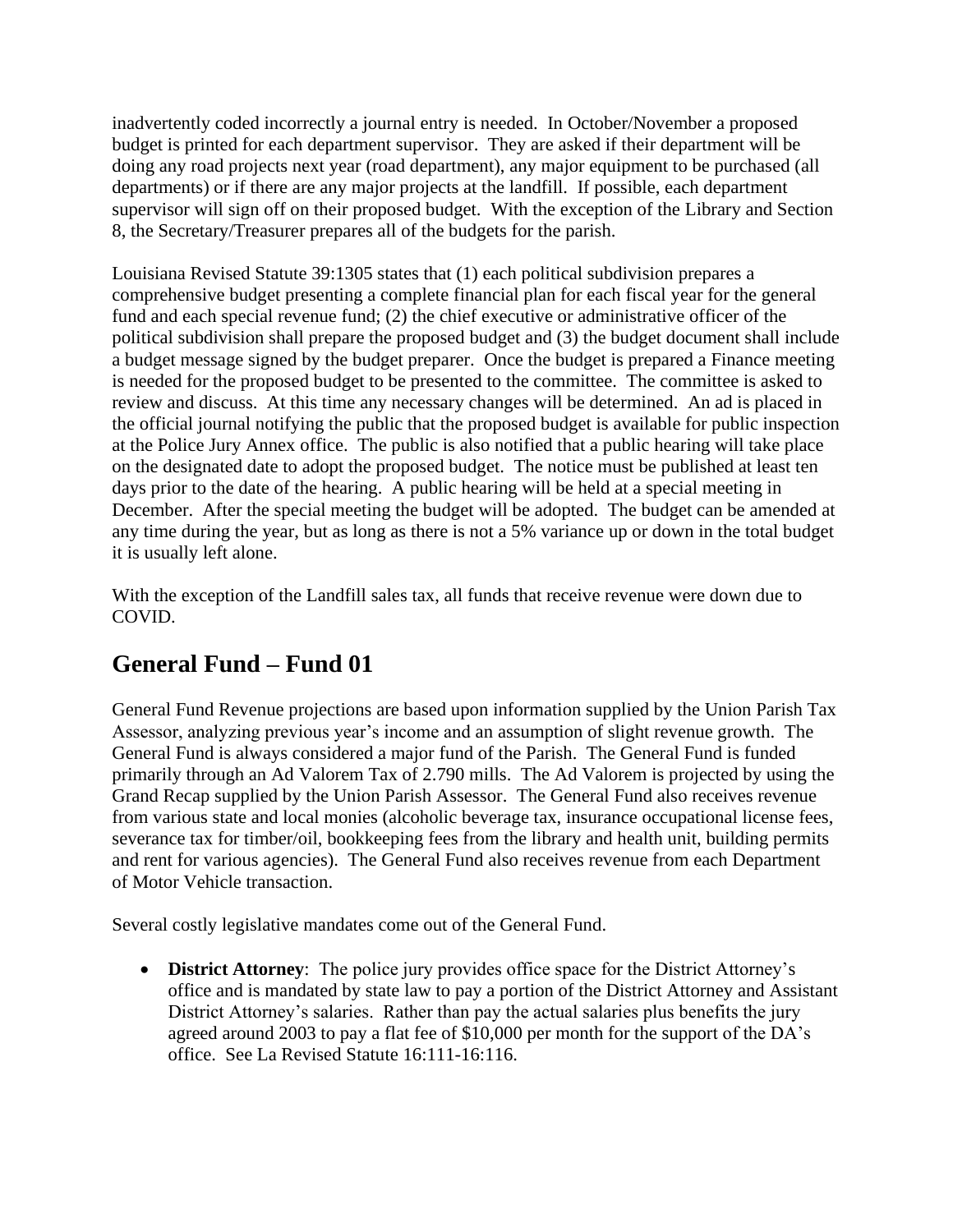- **Clerk of Court**: La Revised Statute 33:4713 provides that each parish shall provide an office space as well as furniture and equipment. The parish pays for the Clerk of Court's online indexing fees as well as any recording equipment needed for their day to day court operations.
- **Registrar of Voters**: The Registrar of Voters also falls under La Revised Statute 33:4713. They are also provided an office space as well as *necessary* furniture and equipment.
- **Coroner**: The parish is mandated by state law to pay fees for services performed such as conducting investigations, performing autopsies, appearing in court and performing laboratory tests. The coroner has an office located in the Union Parish Health Unit and he/she is furnished the necessary supplies and equipment to perform his/her job. The salary of the Coroner and the Deputies are funded through the General Fund. Please see La Revised Statute 13:5706.
- **Homeland Security**: The Union Parish Homeland Security Director's salary is funded 100% by the EMPG grant. Most of the office supplies and expenses are reimbursed through this same grant. If necessary, additional supplies are funded through the General Fund.
- **Public Safety/Sheriff Department**: The parish provides utilities and maintenance for the Union Parish Sheriff's Department. The parish also pays Green Oaks Juvenile Detention Center for the housing/medical needs for juveniles that are ordered by the court.
- **LSU/AG County Agent**: Union Parish Police Jury has entered into a Cooperative Endeavor with the LSU AgCenter. They provide extension programs for Agriculture/Natural Resources, 4-H Youth Development, Family/Consumer Sciences and Community Economic Development.
- **Justices of the Peace and Constables**: There are three Justices of the Peace and three Constables. The parish pays for necessary training for the JP's and Constables. They attend a yearly conference. By law they are required to attend the conference at least once in a two-year period. The jury also contributes \$100 a month per JP and Constable. The state contributes \$100 per month as well.

Please note the following:

### **Insurance Occupational License (001.4.216.00000)**

In previous years, The Union Parish Sheriff's office collected the Insurance Occupational License fees and charged a 15% fee for collection. In 2020 the jury started using LaMATS for the collection. They only charge 3% and they actively pursue non-payers. As of 11/16/20 there has been an approximate 9% increase in collections.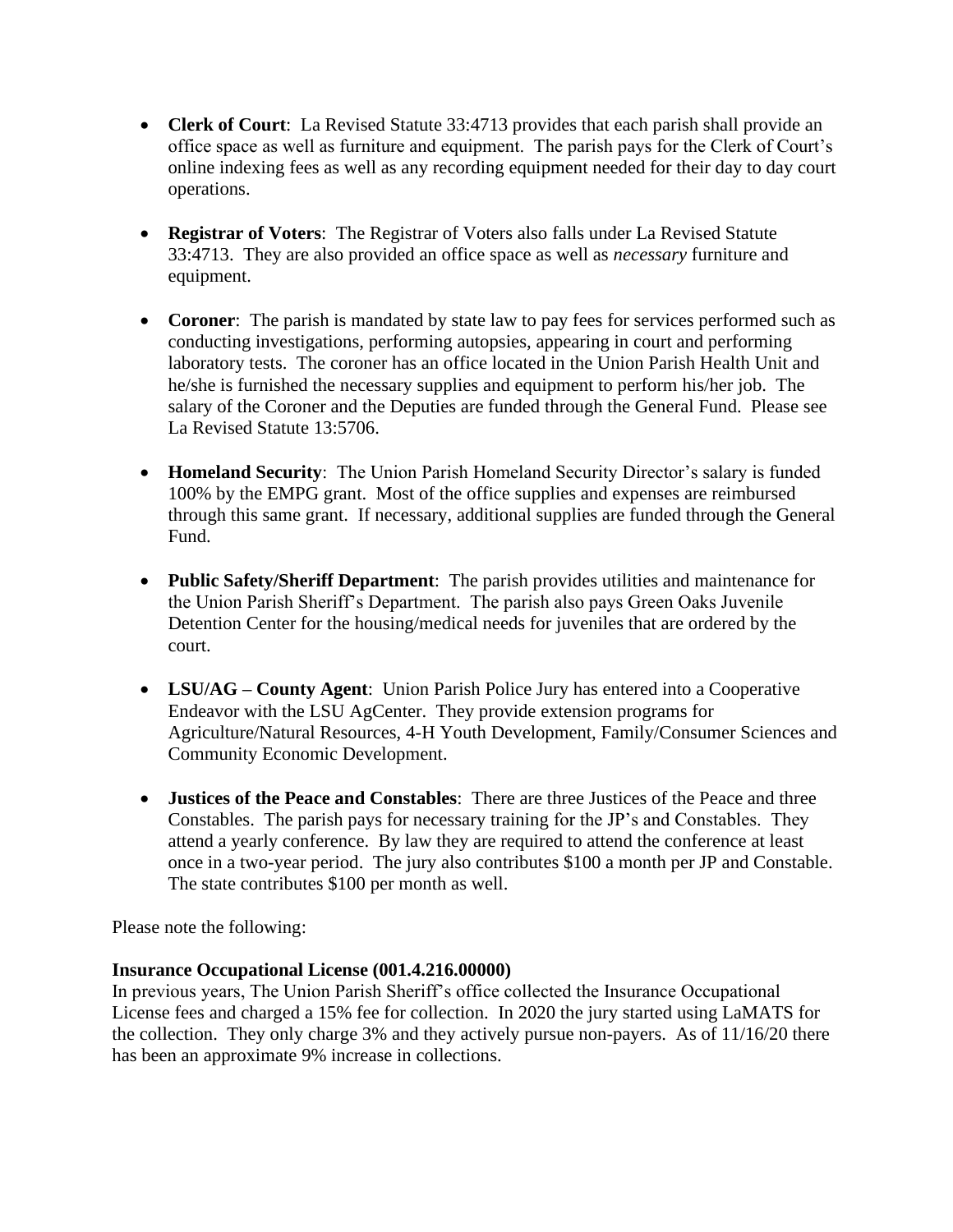|                        | Severance Tax – Timber (001.4.351.00000 and Severance Tax – Oil/Gas |
|------------------------|---------------------------------------------------------------------|
| 2019 Timber Severance  | \$587,535.14                                                        |
| 2020 Timber Severance  | \$459,141.70                                                        |
| <b>Difference</b>      | <b>\$128,393.44 – Revenue Down</b>                                  |
|                        |                                                                     |
| 2019 Oil/Gas Severance | \$244,315.97                                                        |
| 2020 Oil/Gas Severance | \$74,126.84                                                         |
| <b>Difference</b>      | \$170,189.13 – Revenue Down                                         |

As a whole severance tax is down in all the surrounding parishes. The shortage does have an impact on the General Fund.

#### **Police Jury Hospital Insurance (001.5.111.64000)**

| 2019 PJ Hospital Insurance \$65,646.87 |                                        |
|----------------------------------------|----------------------------------------|
| 2020 PJ Hospital Insurance \$37,200.00 |                                        |
| <b>Difference</b>                      | <b>\$28,264.87 – Insurance Savings</b> |

In 2020 the insurance paid for police jurors decreased to \$28,264.87. Currently, there are only four jurors who are participating in the health insurance program.

#### **Retiree Health Insurance (001.5.111.65000)**

Peggy Tate (will be 65 in Sept of 2021) and Buck Brantley (63) Retiree insurance is paid until they turn the age of 65. Retirees will be notified three to four months in advance when they are approaching the 65-year-old age limit.

#### **Probation and Juvenile Officer (001.5.122.65000)**

This line item is for sanity hearings and competency evaluations. The psych evaluations cost \$1,000 per evaluation.

#### **Office Equipment – Clerk of Court (001.5.124.42000)**

The Clerk of Court submitted a request on August 13, 2020 to increase the online indexing fees from \$3,550 to \$3,990. The company that is providing these services have increased their fees. **This will be a \$5,280 increase**.

#### **Coroner's Office Supplies and Equipment (001.5.125.12000)**

The jury is now providing internet service to the coroner. The coroner is also requesting additional supplies that we are responsible for per statute.

#### **Salary-Court Reporter (001.5.127.12000)**

Louisiana RS 13:961 provides that each of the official court reporters shall receive a monthly salary to be fixed and determined by the **judge** making the appointment. The salaries shall be paid out of the general fund of the parish or parishes comprising the judicial district for which the appointment is made. The police jury of each parish shall budget the salary of the official court reporters in its budget of annual expenses.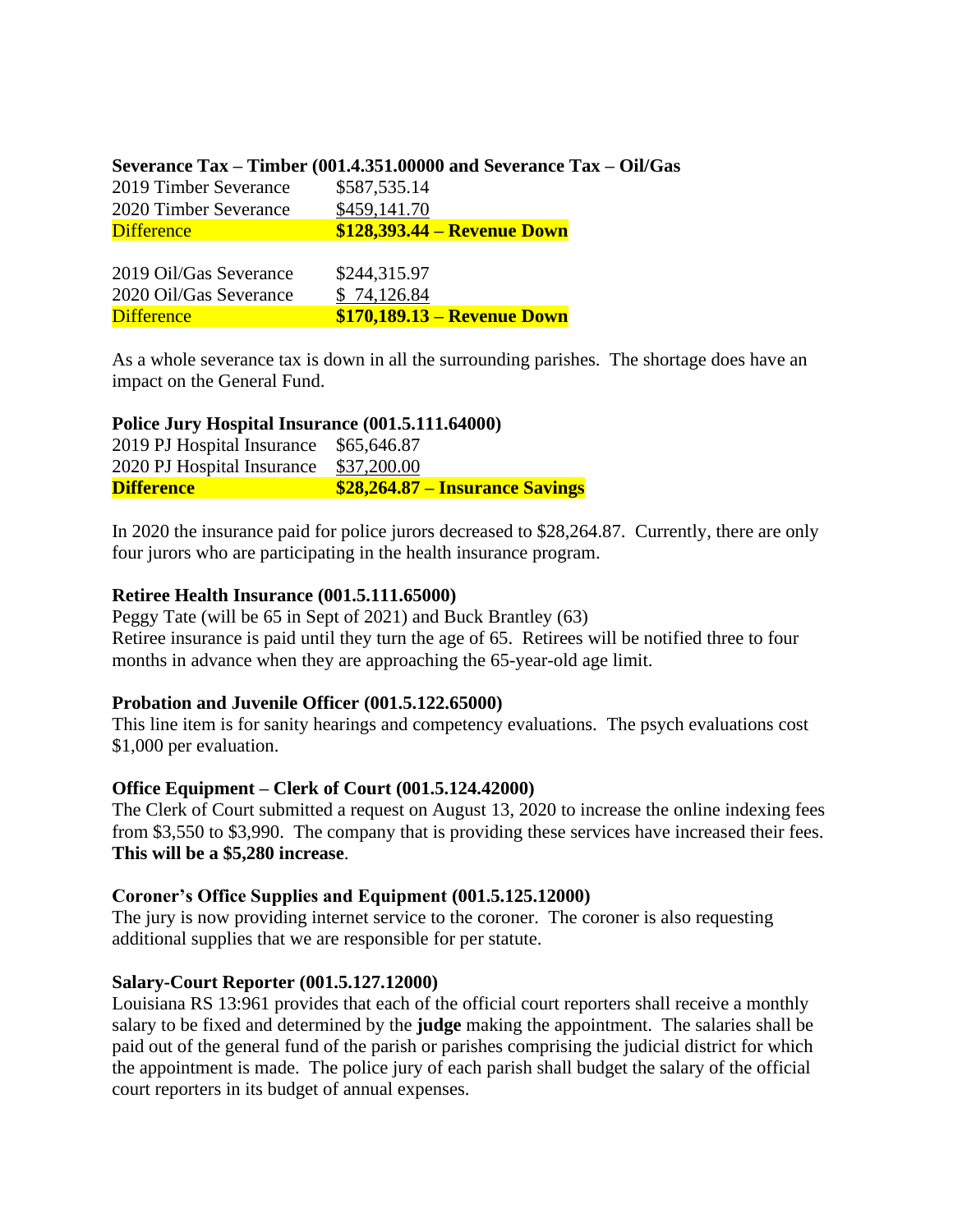The Union Parish Police Jury pays the salary of Judge Hampton's court reporter. She is paid as a 1099 employee and does not receive any benefits. Judge Hampton has already informed the Secretary/Treasurer that his court reporter is being paid less than those in Lincoln Parish. When his court reporter retires the jury may have to increase the court reporter salary and provide benefits.

#### **Registrar of Voters Travel (001.5.141.61000)**

Travel has been increased from \$2,000 to \$3,000 at the request of the Registrar.

#### **Gen Admin Other Salary (001.5.151.12000)**

Due to Danielle Smith's promotion, this line item has **increased by \$7,270**.

#### **Parish Service Office (001.5.408.65000)**

Louisiana RS 29:260-262 provides that police juries and municipal governing authorities may make appropriations out of funds not otherwise specifically allocated by law for the purpose of providing or assisting in providing for the maintenance and operation of service offices established by the commission, including those consolidated to serve more than one parish or municipality. Louisiana RS 29:260-262 also states that police juries and municipal governing authorities shall provide office space, for the operation of veterans' service offices. However, the cost of providing such office space shall not be considered as any payment or contribution required of a police jury or municipal governing authority toward the expense of operation and maintenance of such service offices.

Per RS 29:260-262 the jury pays for the support of the local VA office. The VA office is open on Tuesdays and Thursdays. The Baton Rouge office has not submitted their budget to the Secretary/Treasurer. This amount has the potential to increase.

### **Trailblazers (001.5.651.650000)**

Increase from \$2,000 a year to \$2,500 a year.

#### **Appropriation to Detention Center (001.5.695.06000)**

Currently there is no transfer proposed due to the CARES money that has been received in 2020.

## **Road Maintenance Fund 02**

Road Maintenance Fund Revenue projections are based upon information supplied by the Union Parish Tax Assessor and by analyzing previous year's income. A special election was held on December 10, 2016 to renew three (3) tax renewals. Proposition No. 2 provided for 6.15 mills to be levied on all property subject to taxation in Union Parish for road maintenance. This existing tax has been on the books for several years. It narrowly passed with a vote of 2,352 to 2,242. The Ad Valorem is projected by using the Grand Recap supplied by the Union Parish Assessor. The Road Maintenance also receives revenue from State Revenue Sharing and the State's Parish Transportation Fund. Revenue from the Parish Transportation Fund was down for the year 2020 due to COVID. Major expenditures for this fund include personnel salaries plus benefits, gravel, culverts, rock, equipment leases/purchases, vehicle purchases/maintenance and maintenance of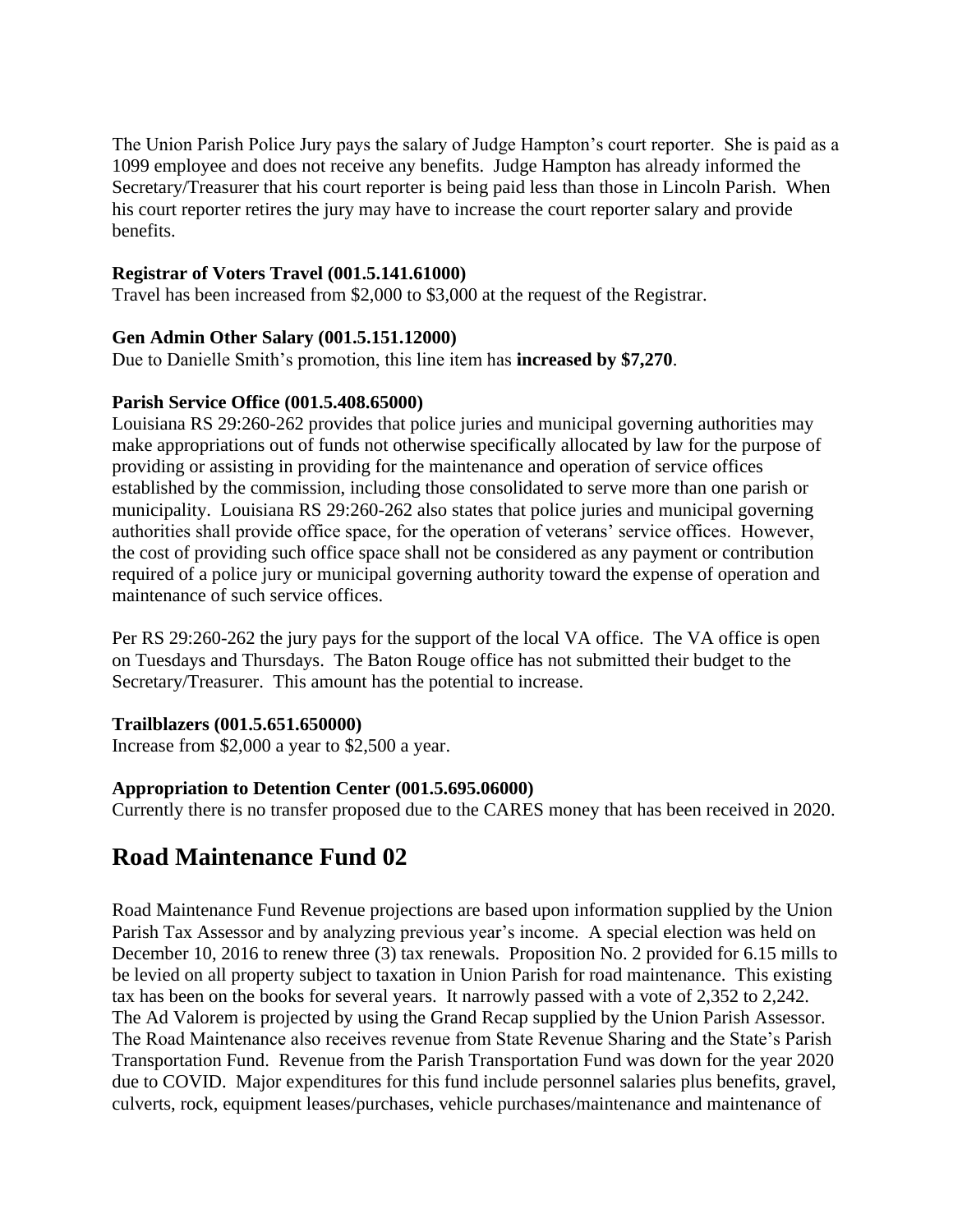the parish road system and bridges. The Road Maintenance Department maintains approximately 550 miles of blacktop roads and 400 miles of dirt roads. The Road Maintenance fund will continue to struggle to keep up with the rising cost of materials and salaries.

### **Equipment Rental (002.5.310.25000)**

Three motor graders were being leased at the rate of \$3,000 per month. The three-year lease on the motor graders has expired and a new lease was negotiated. The price per grader on the new lease will be \$2,306 per grader which will be \$6,918 per month.

### **Equipment Trucks and Heavy Equipment (002.5.310.43000)**

The equipment budget has been increased from \$150,000 to \$250,000. The Road Superintendent is requesting three (3) pickup trucks. These trucks will be needed for the additional personnel that will be hired.

### **Retiree Health Insurance (002.5.310.65000)**

Grady McKinnie and Robin Cox (will be off in 6 months), Mike Holley, Willie Jones and Donnie West (will be off in 3 months) and Karen Williams (will be off in 5 months). Even with the increase in health insurance premiums the retiree insurance has decreased.

### **Beaver (002.5.310.99000)**

This amount was increased from \$16,800 a year to \$18,000. Mr. Grafton had already received a \$100 a month raise in March of 2020.

### **Appropriation from General Fund**

A \$500,000 transfer has been allocated. Normally this type of transfer would be going to the Detention Center, but with the help of the CARES money the Detention Center should not need a transfer.

## **Road Construction Fund 03**

Road Construction Fund Revenue projections are based upon information supplied by the Union Parish Tax Assessor and by analyzing previous year's income. A special election was held on December 10, 2016 to renew three (3) tax renewals. Proposition No. 1 provided for 5.13 mills to be levied on all property subject to taxation in Union Parish for the construction of roads and bridges. This existing tax has been on the books for several years. It narrowly passed with a vote of 2,414 to 2,163.

Currently there is one FEMA funded project – Loch Lomond Road. Loch Lomond is located in District 8 and was heavily damaged during the March 2016 floods. The project was awarded to Womack and Sons in August of 2020. As of 11/16/20 the project has not finished.

The 2021 Union Parish Road Program has been allocated \$800,000 for the year. An additional \$100,000 has been allocated for the Rocky Branch Road Bridge. Mr. Riley addressed the Road Committee previously concerning this issue.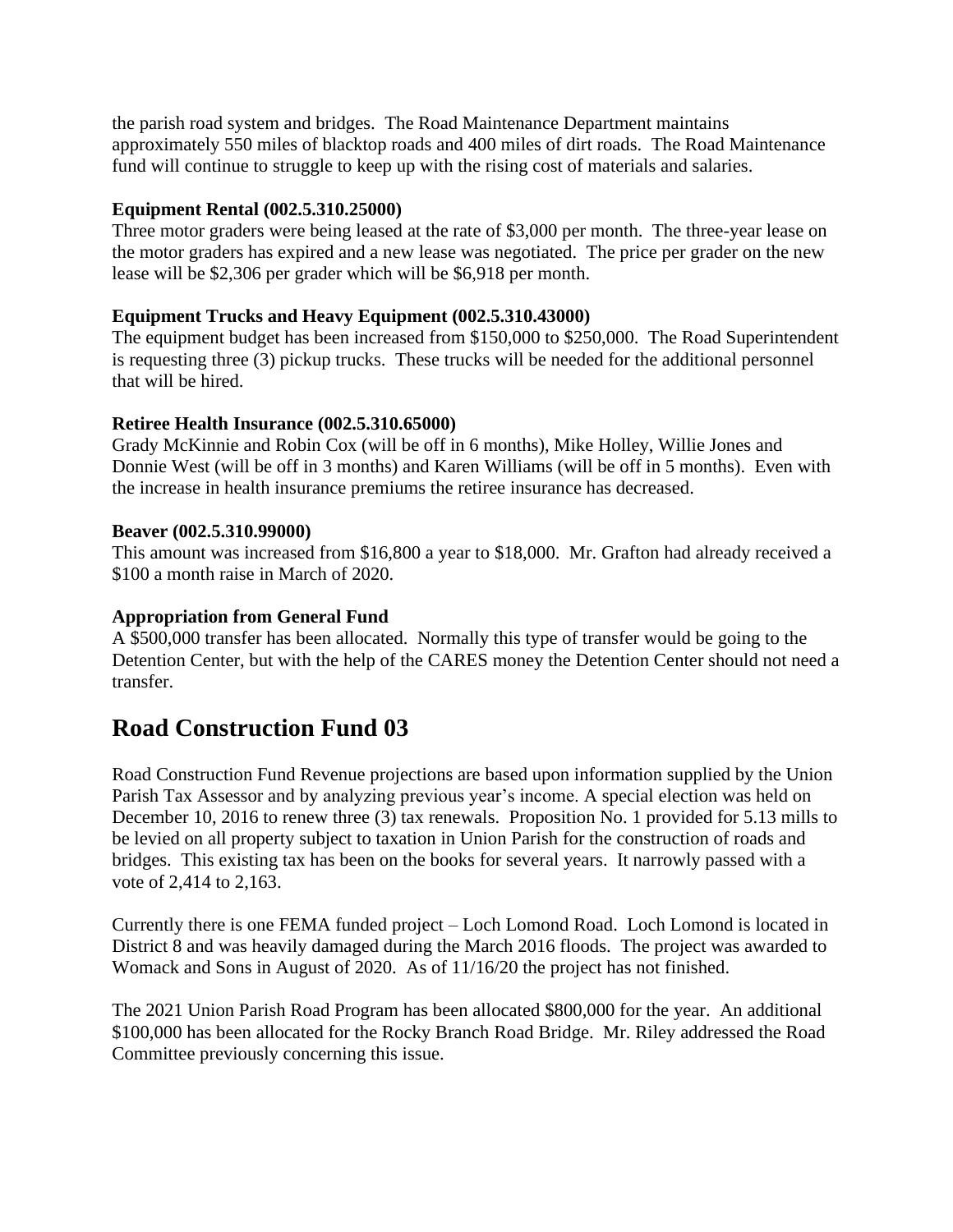# **Library Fund 04**

Library Fund Revenue projections are based upon information supplied by the Union Parish Tax Assessor and by analyzing previous year's income. The budget for the library is prepared by Stephanie Herrmann, Director. The Library's money flows through the police jury. The Library Fund is under the direction and authority of the appointed Library Board. The President of the Police Jury services on the board in an advisory capacity. This fund accounts for the revenues and expenditures of the operation and maintenance of the Union Parish Library. The Library Board approves the expenditures of funds and oversees the personnel policies and procedures. The Director, Stephanie Herrmann, answers directly to the Library Board.

A special election was held on December 10, 2016 to renew three (3) tax renewals. Proposition No. 3 provided for 2.40 mills to be levied for the operation and maintenance of the Union Parish Public Library. Proposition No. 3 narrowly passed with a vote of 2,325 to 2,250. The Union Parish Library opened in 1956. The library has 11,897 active patrons. The library has 62,899 adult books, 27,275 juvenile books, 36,786 e-books, 152 playaways, 2333 movies, 2643 audio books, 479 magazines, 10 laptops, 25 kindles and 22 public access computers. During the aftermath of Katrina and during the local floods here in 2016, the library welcomed hundreds of people seeking digital information about flood insurance/home owners' policies and documents and insurance information was faxed from the library for months while people began to recover their lost homes. Local businesses often use the library's internet access to solicit job applicants and nearly every Monday morning the fax machine is busy sending in timesheets from independent employees of home health, nursing and home sitting services. The library currently has digitized all local newspapers back to 1880 in a searchable online source for genealogists, researchers and historians. The library has a local presence in nearly every small community in Union Parish from Little Free Libraries, book nooks, backyard bookshelves, book delivery programs, bookmobile routes, school-daycare based outreach programs and e-book access.

## **Unemployment Fund 05**

If an unemployment claim has been filed and any expenses are due it is paid out of this fund. Each individual fund has an amount budgeted for unemployment expenses. In the event an unemployment claim is filed, the money is transferred via journal entry into this fund.

# **Airport Fund 07**

Airport Fund Revenue projections are based upon grant monies and hangar leases. The airport participates in a General Aviation Airport Maintenance Program. This program allows the jury to receive back a portion of the monies spent on maintenance. The Airport Fund does not sustain itself. The jury normally has to subsidize the Airport Fund and for the year 2021 the budgeted amount is \$12,000.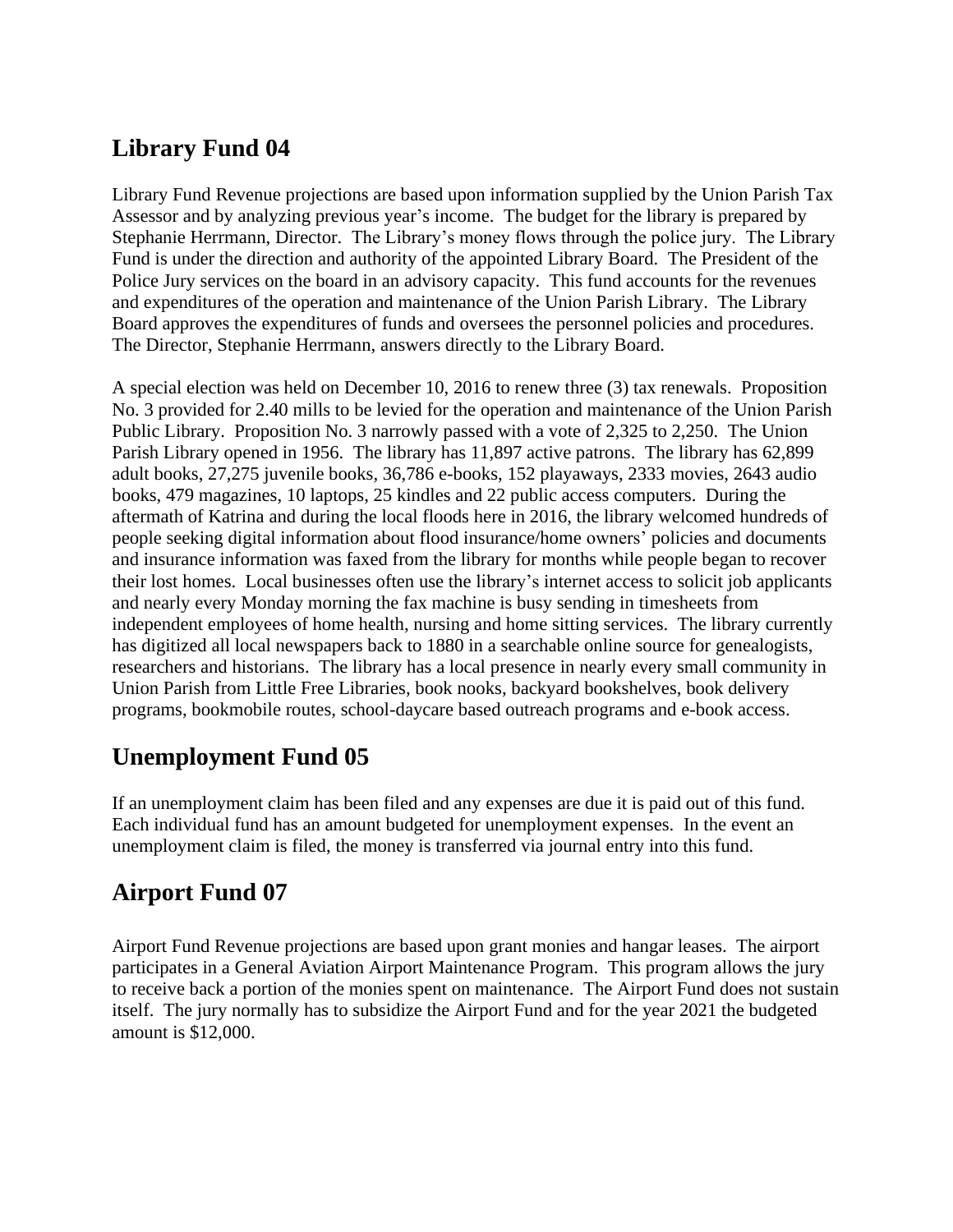Any major project is done through the FAA. Each year a Capital Improvement Plan is submitted to the FAA. The airport was awarded \$30,000 in grant money through the CARES Act. To date \$22,037 has been used for airport improvements.

## **Off Duty Witness Fees Fund 8**

Off Duty Witness Fees fund revenue projections are based upon court fines. The fund reimburses off-duty police officers who are called to testify.

# **Detention Center Fund 11**

Detention Center fund revenue projections are based on state funds received for DOC inmates, the Transitional Work Program (TWP) and miscellaneous income. The UPDC is a facility that is mandated by Louisiana State law as a service that must be provided by each parish. The Union Parish Detention Center is under the control of the Union Parish Detention Center Commission. The Union Parish Detention Center Commission members include the president of the Union Parish Police Jury, one additional police juror, Union Parish Sheriff, District Attorney and the Farmerville Chief of Police. The Secretary of the Union Parish Police Jury may serve as secretary of the commission and the Union Parish Treasurer may serve as ex officio treasurer of the commission. The Union Parish Detention Center Commission shall be the keeper of the Union Parish Detention Center. Unfortunately, there was no tax established when the Union Parish Detention Center was built. The Detention Center has struggled financially over the years, but the Transitional Work Release Program is slowly helping to turn the financial instability around.

Donnie Adams was hired as Warden effective September 21, 2020. Mr. Adams had been acting warden since June of 2020.

The Detention Center received \$587,520.82 in CARES Act grant money on October 16, 2020. An additional \$331,621.96 has been applied for, but has not been received as of this date. By receiving the CARES Act grant money, the need for a transfer from the General Fund was alleviated for fiscal year 2020.

### **Food (011.5.410.38000)**

An agreement was entered into with Tiger Correctional on June 4, 2020 regarding the kitchen. Union Parish Detention Center has contracted with Tiger Correctional. Tiger Correctional will staff the kitchen and provide all food for the inmates.

## **Health Unit Fund 12**

Health Unit Fund Revenue projections are based on interest received from their investment account. On October 24, 2015 the voters of Union Parish rejected a millage renewal. At the end of October 2020, the Health Unit had \$475,670.76 invested with the Louisiana Asset Management Pool, Inc. (LAMP). As of November 18, 2020, the actual cash in bank balance for the Health Unit is \$218,874.97. The total cash, bank and investments, is \$694,545.73. Every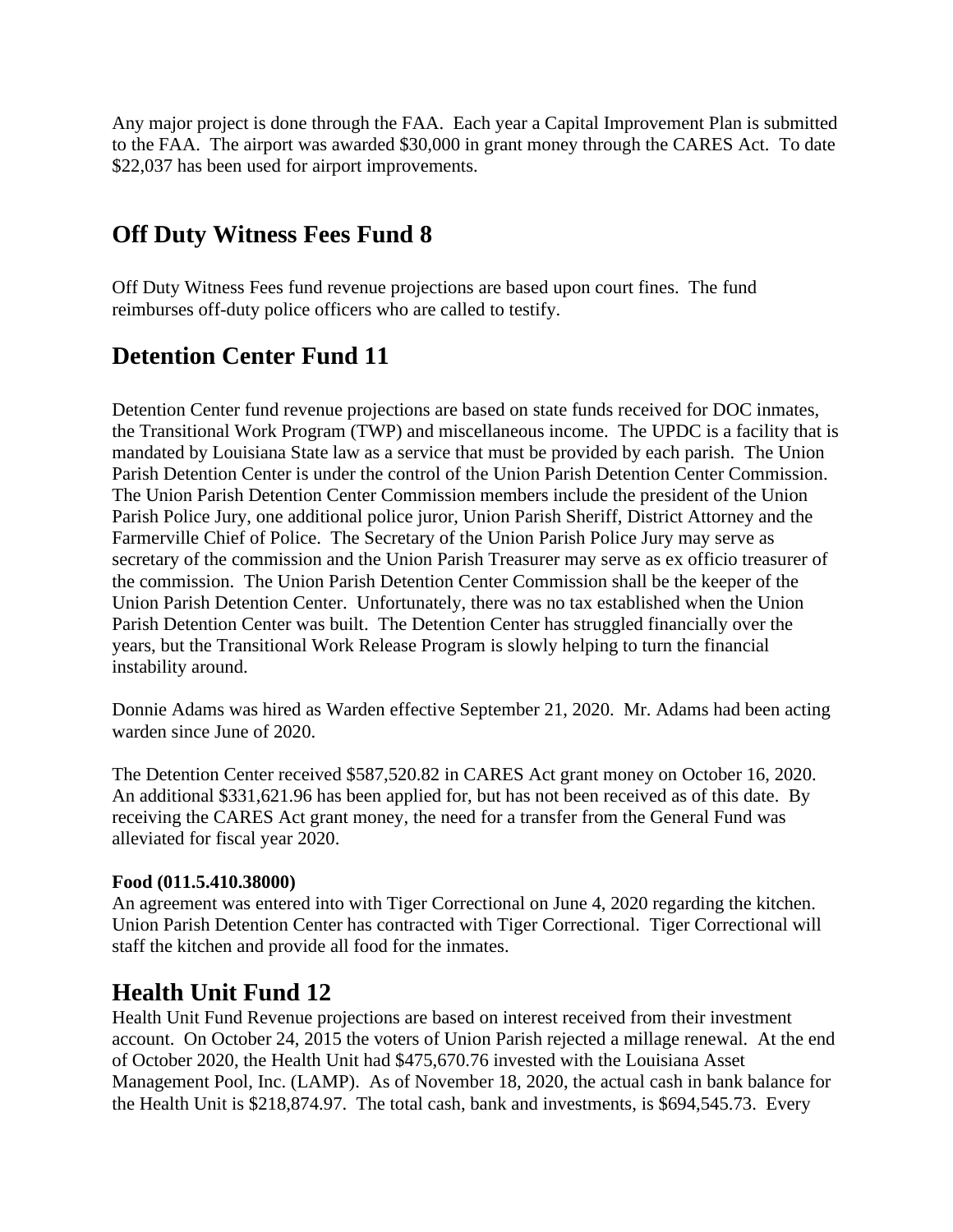effort is being made to keep expenses down. The Police Jury is responsible for the building, utilities, a few office supplies and three employees (a certified nurse's assistant and two receptionists). At some point it may be necessary to present a tax proposal to the voters of Union Parish or eliminate a position. Once the health unit has exhausted their funds the monies to operate the facility will come out of the general fund.

| $\bullet$ | 2015 Expenses         | \$147,285.43 |
|-----------|-----------------------|--------------|
| $\bullet$ | 2016 Expenses         | \$150,925.32 |
| $\bullet$ | 2017 Expenses         | \$144,936.34 |
| $\bullet$ | 2018 Expenses         | \$138,404.22 |
| $\bullet$ | 2019 Expenses         | \$139,430.12 |
|           | 2020 Expenses to date | \$102,473.40 |

## **Sales Tax – Landfill Fund 13**

Sales Tax Revenue projections are based on taxes collected, garbage collection, tipping fees and miscellaneous revenues. A special election was held on Saturday April 30, 1983 to authorize the levy and collection of a one (1) percent sales tax to be dedicated and used first for the purpose of paying the costs of constructing, acquiring, improving, maintaining and operating solid waste collection and disposal facilities and subsequently for collecting and disposing of litter and other loose garbage and closing garbage dumps within the parish. On June 14, 1983 Ordinance 349 was introduced by Edward T. Phillips, seconded by James D. Bennett and adopted unanimously by the Union Parish Police Jury.

The Tipping Fee Contracts have been renewed for a three-year period with Jackson Parish and Lincoln Parish. At the end of the three-year contract there is a two-year option to renew.

### **Equipment Trucks & Heavy Equipment (013.5.441.43000)**

After meeting with the Landfill Superintendent, \$400,000 was placed in heavy equipment for the purchase of a new or refurbished waste handler. The other \$100,000 is budgeted for other equipment needs that may arise.

#### **Retiree Health Insurance (013.5.441.65000)**

Just one … Max Taunton (5 years left until the age of 65)

### **Contract (013.5.441.85000)**

Mr. Dumas supplied me with a list of projects that he has suggested for the landfill. Some of these projects were carried forward from last year. Mr. Dumas is anticipating spending approximately \$3,310,000. The projects include the following:

- Permit modification for new landfill areas on 100 acres  $-$  \$125,000  $+$
- Raise Leachate Pumping station and replace pumps \$200,000
- Waste Water Treatment Improvement \$200,000
- Permit Renewal \$25,000
- Relocate white goods storage area \$25,000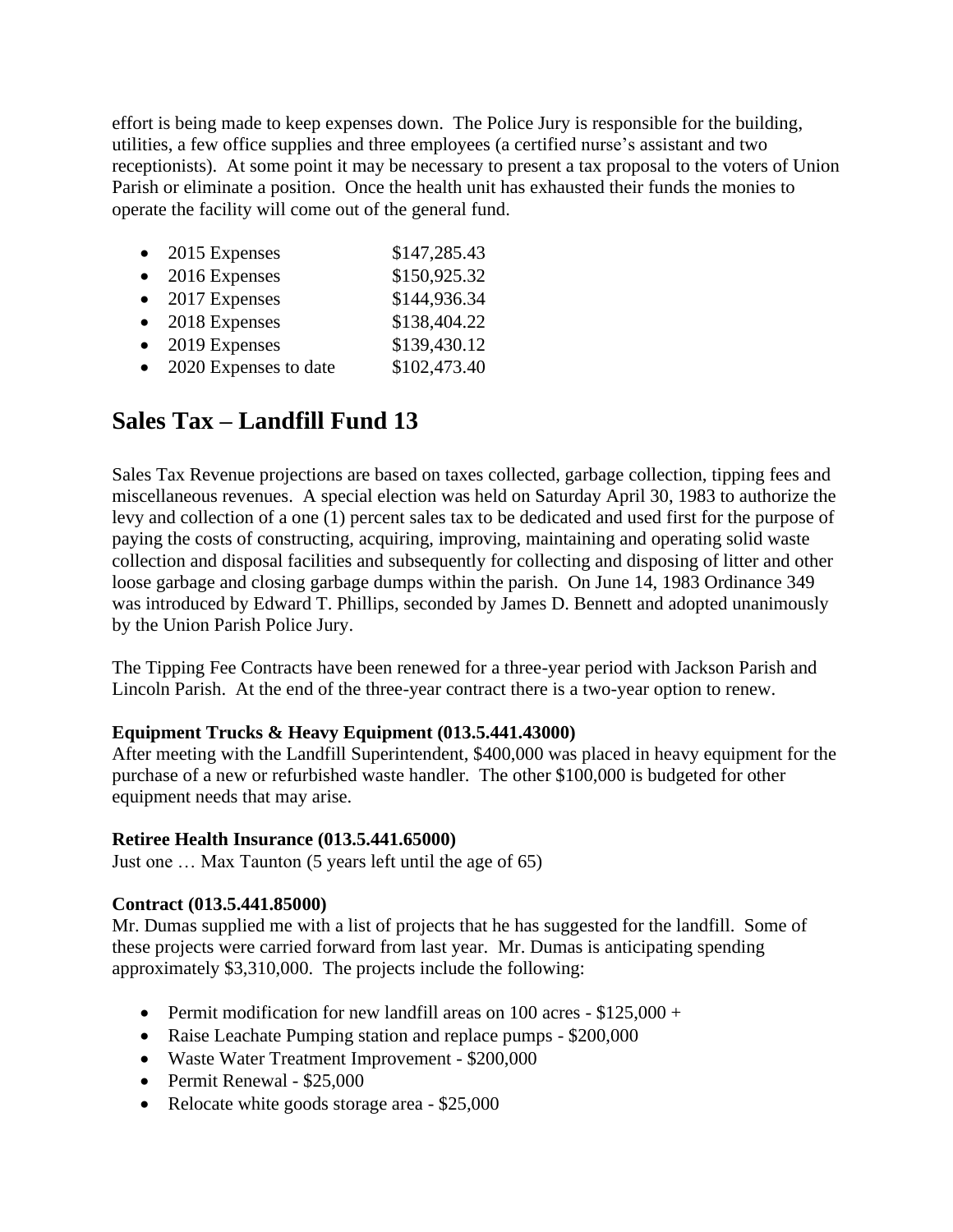- Construct area 3B to complete all waste cells areas 1-6 \$875,000
- Leachate collection system cleaning and inspection \$500,000
- Clean out Detention Pond No. 1 \$610,000
- Increase Capacity of Stormwater Runoff Detention System \$750,000

#### **Financial Assurance (013.5.441.99000)**

This amount will stay at \$600,000.

### **Appropriation to General Fund (013.5.695.10000)**

This is the transfer for Road Maintenance.

## **Litter Court Fund 15**

Litter Court Revenue projections are based on fines collected. The fines collected are distributed among the respective JP and Constables. Taxes are held out and these monies are run through payroll.

## **Union Parish Communication District – 911 Fund 17**

Union Parish Communication District Revenue projections are based on taxes collected on prepaid cell phones, cell phones and landlines. The Union Parish E-911 Communications District approves the budget and approves the expenditures.

## **Collections – Sales Tax Fund 19**

Collections – Sales Tax Revenue comes from the Sales Tax/Landfill fund. Monies are allocated in the budget to be transferred from Fund 13 (Sales Tax – Landfill) on an as needed basis.

### **Retiree Health Insurance (019.5.441.65000)**

Stanley Glosson

## **HUD – Section 8**

This program is federally funded. HUD director, Sharon Dixson, prepares her own budget.

## **Homeland Security**

Up until last year this account was kept in a separate checking account. In order to be more transparent and have a better audit trail this account is now being maintained in the Master Account. This account is just a wash out account. The police jury is paying for the Homeland Security Director's salary up front and then being reimbursed by GOHSEP.